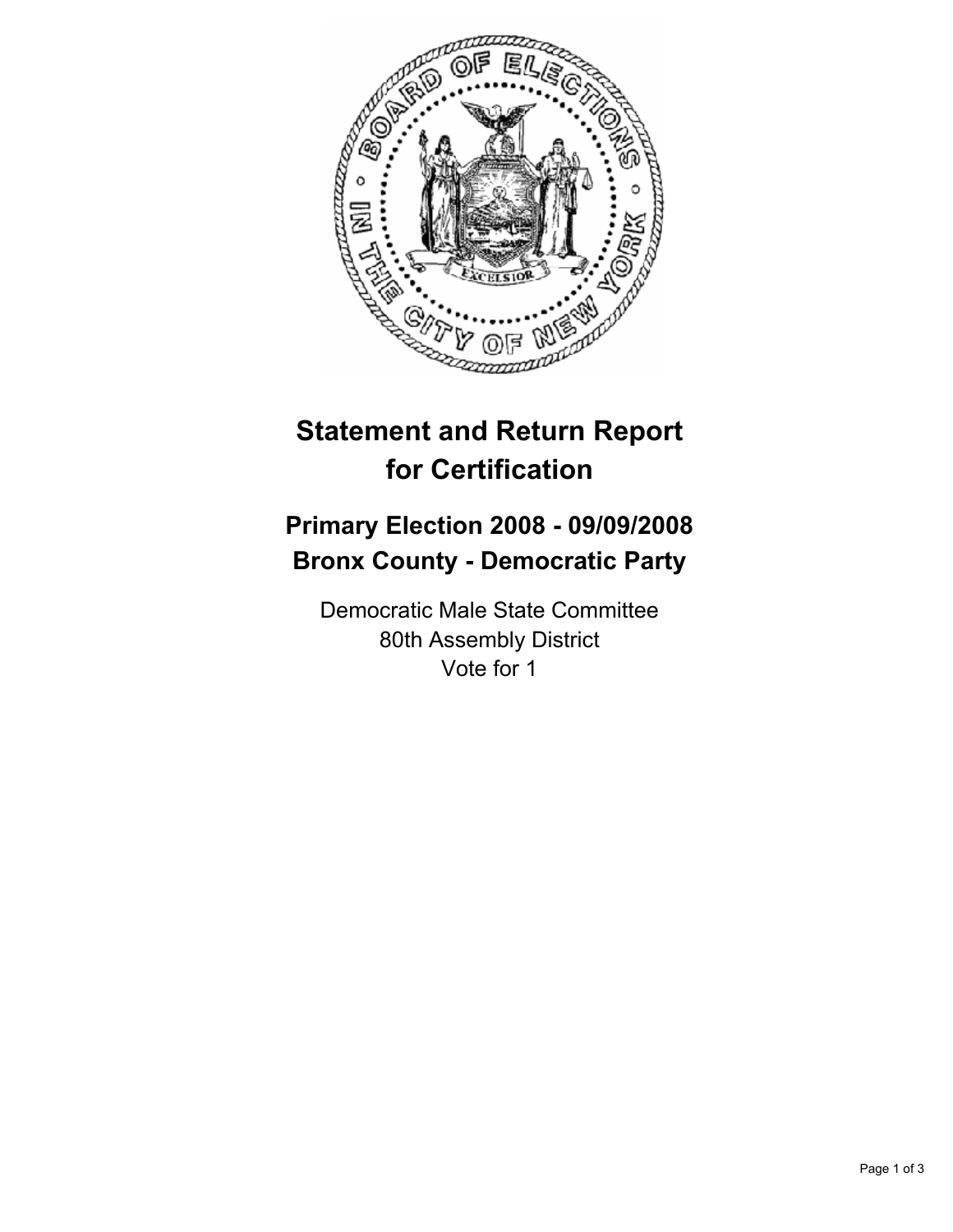

## **Assembly District 80**

| <b>Total Votes</b>    | 1,890 |
|-----------------------|-------|
| <b>ERVIN WEST</b>     | 674   |
| <b>JOSEPH MCMANUS</b> | 1,216 |
| AFFIDAVIT             | 259   |
| ABSENTEE/MILITARY     | 174   |
| <b>EMERGENCY</b>      | 19    |